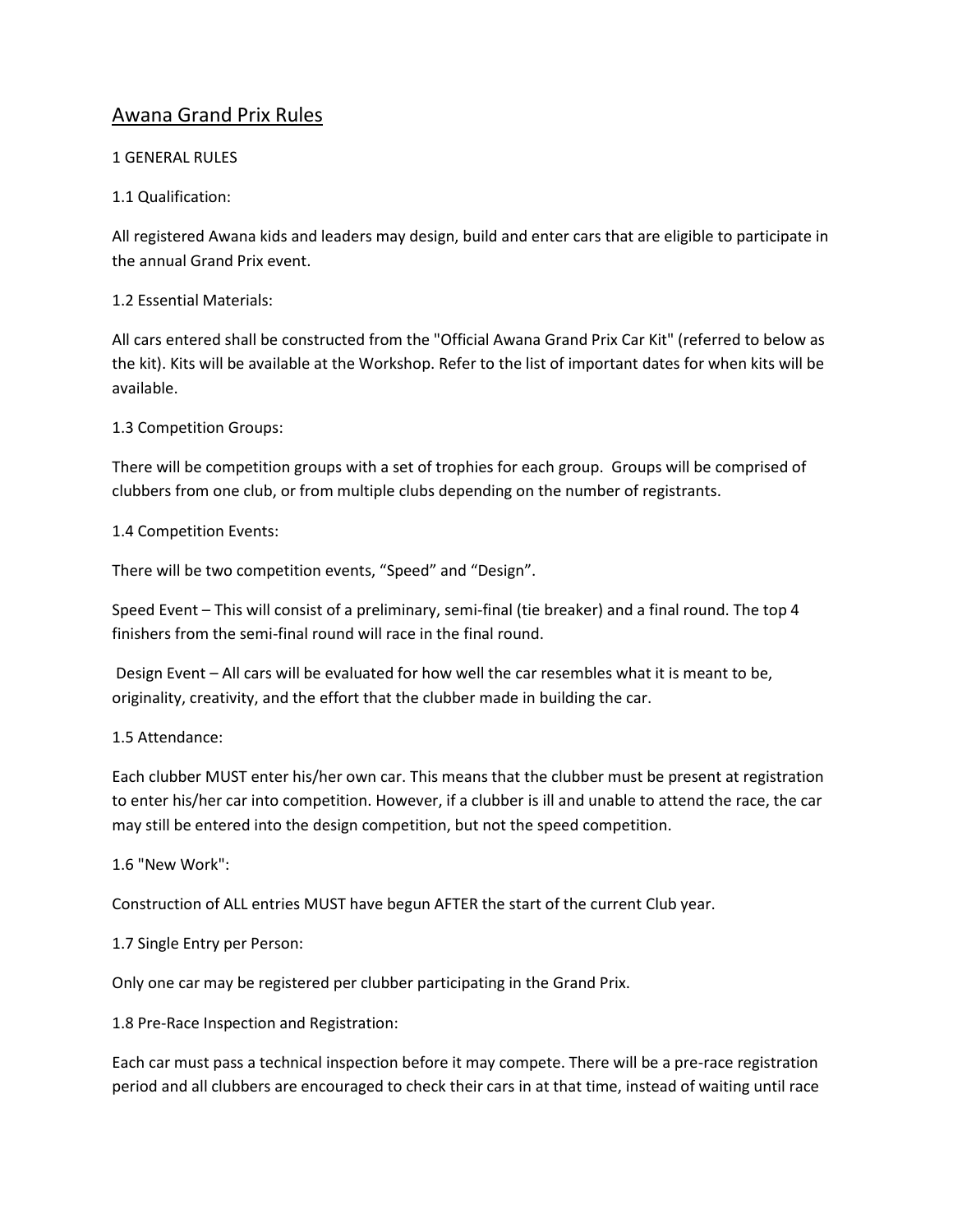day. Refer to the list of important dates for when pre-race inspection and registration will occur. (However, see 1.10.)

1.9 Race Day Inspection and Registration:

If a clubber is unable to register his/her car by the pre-race registration date, the clubber may submit his/her car during the race day registration period. (However, see 1.10.)

1.10 Failure to Pass Inspection:

The Inspection Judges shall disqualify cars that do not meet the rules as described herein. If a car does not pass inspection, the owner will be informed of the reason his/her car did not pass. Cars that fail inspection may be taken home for modifications and brought back no later than race day. Cars that fail the race day inspection will only have until the end of the registration period to make any necessary modifications; otherwise the car will not be allowed to compete.

# 1.11 Car Numbers:

Clubbers will be assigned a number for their car. This number will be used for race scheduling and scoring and will be written on a sticker and attached to the underside of the car during registration.

# 1.12 Impound:

No car may be altered in any way after it has been registered. After a car passes inspection, the Grand Prix Race Committee will store it until race day.

# 2 GRAND PRIX RACE CAR DESIGN STANDARDS

# 2.1 Material:

Race cars shall be constructed for this event from the parts contained in the Official Awana Grand Prix Kit (referred to below as the kit) as sold by Awana Clubs International. Materials from the kit may not be replaced, but "Add-On's" may be used.

# 2.2 Weight:

Race cars may weigh no more than five (5.0) ounces (total weight) as determined on the official scale during the inspection and registration periods. The official scale will be available at the workshops, prerace registration and during race day registration. Refer to the list of important dates for scale availability.

# 2.3 Wheels and Axles:

The car shall roll on the wheels from the kit. The wheels shall turn about the axles from the kit. The axles shall be firmly affixed to the wood of the car body, but use of the pre-made 'axle grooves' is not required. It must be obvious to the judges that the wheels and the axles from the kit are being used.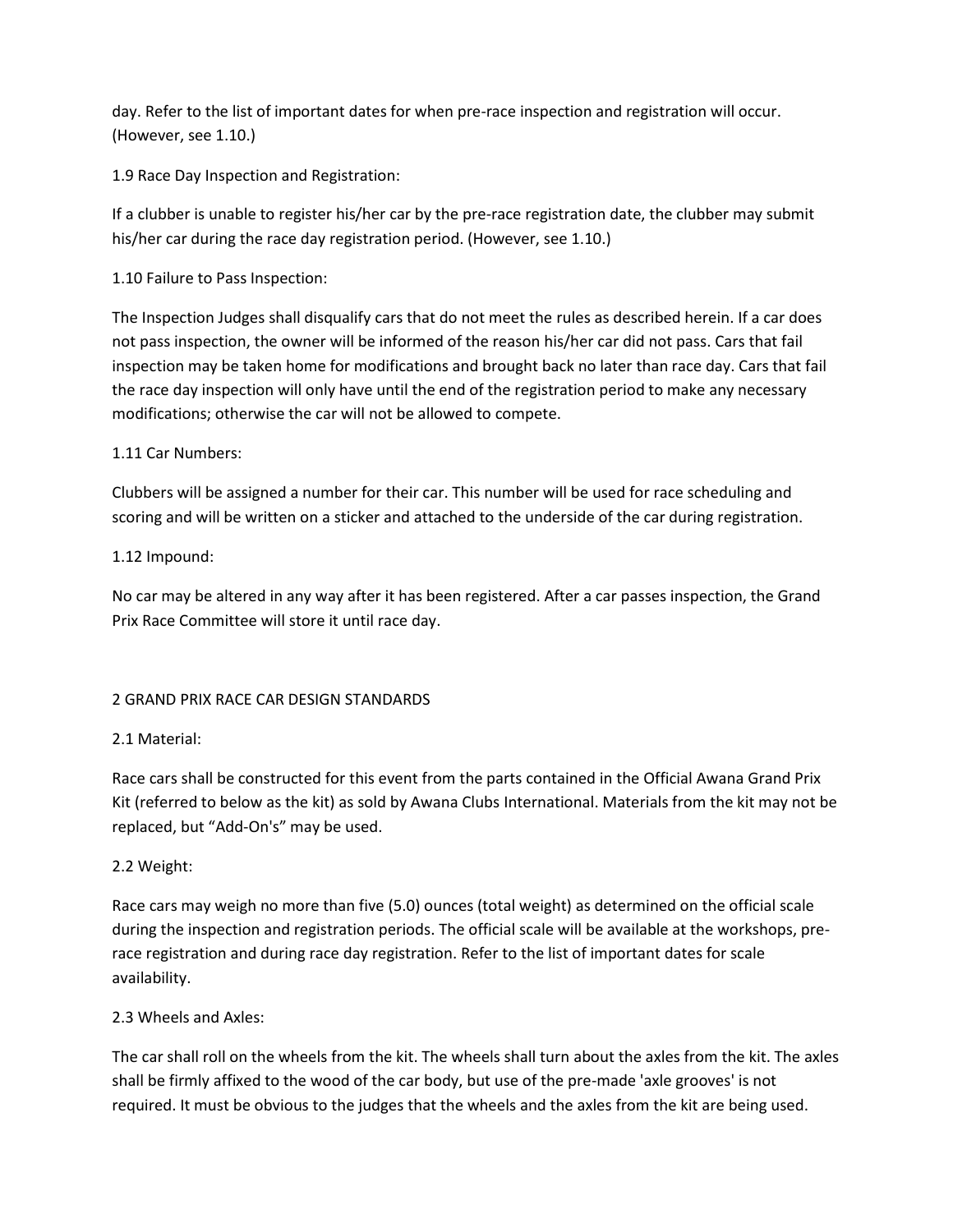#### 2.4 Wheel Treatment:

Wheel treatment (hub and tread smoothing and polishing) may not result in substantial removal of mass or in reducing the wheel width from the original kit wheels. Wheel shape may not be altered from the original condition (i.e. rounded, beveled, cupped, etc.).

2.5 Unacceptable Wheel/Axle Construction:

The following may NOT be used in conjunction with the wheels or axles: hubcaps, washers, inserts, sleeves, bearings.

### 2.6 Size:

Race cars may be no longer than 7 inches, nor wider than 2-3/4 (2.75) inches, nor taller than 3 inches in overall height, as determined by the official gages during registration. Underside clearance of at least 3/8 (0.375) inches and inside wheel to wheel clearance of at least 1-3/4 (1.75) inches is required, so that the car will run on the race track.

### 2.7 Weights and Attachments:

Weights and attachments may be added to the car and will be considered part of the car for purposes of all measurements. Weights and attachments are considered to be any material on the car that is not provided in the kit. All weights and attachments must be securely fastened to the car, e.g. by permanent glue, nails or screws, but not by "sticky substances", e.g. tape, or tack spray. Weights and attachments shall be passive (i.e. non-moveable, non-magnetic, non-sticky, etc.).

#### 2.8 Gravity Powered:

The race car may not be constructed or treated in such a way that the track's starting mechanism imparts momentum to the car. (For instance, this provision disqualifies cars with sticky substances on the front of the car and protrusions that may catch on the starting pin.)

#### 2.9 Lubricants:

Only dry lubricants such as graphite or powdered Teflon "white lube" will be allowed for lubricating the wheels. Lubricants may not foul the track, so all excess lubricant shall be wiped off. There will be a "Lubrication Area" set up at the race for application of all lubricants, as these can be quite messy. Once the car passes inspection and is impounded, no further lubrication will be allowed.

#### 3 CONDUCT OF THE RACES

Track officials are responsible for the proper conduct of the races. Decisions of track officials on questions of rules interpretations and procedure may be appealed to the Race Commissioner.

3.1 Inspection Gages: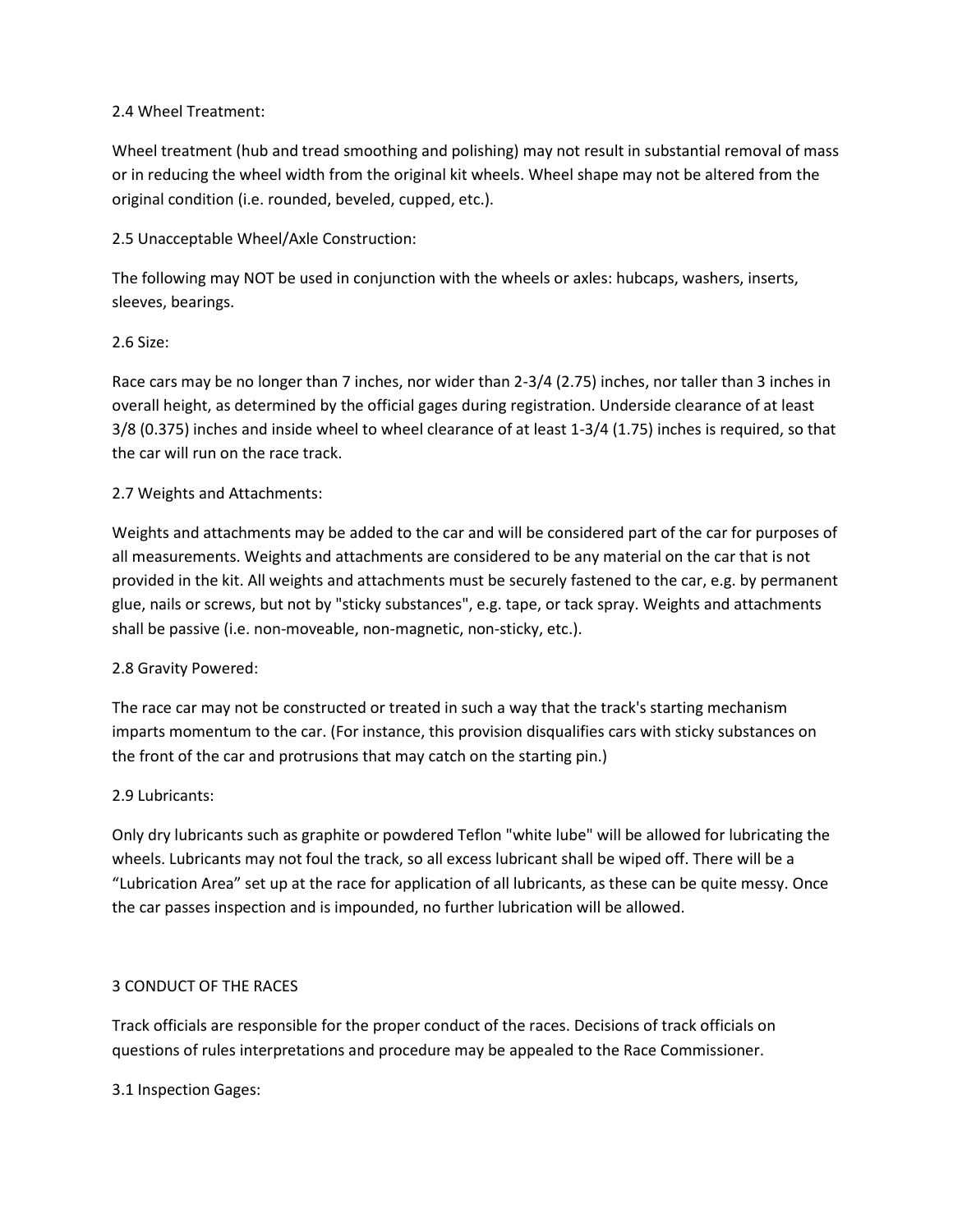The race-day "Check-In Area" will have the official scale, length box and clearance gauge. Check-in equipment will be the official equipment for the race. (The same 5 oz. Master Weight used for scale calibration at Pre-Race Inspection and Registration will also be available on race day.

# 3.2 Race Day Lubrication:

There will be a "Lubrication Area" setup at the race. Lubrication may be applied before a car passes inspection, but once a car is impounded, no further lubrication will be allowed.

# 3.3 Car Handling Responsibility:

Clubbers shall be responsible, to retrieve their cars at the finish line (after the race has been called) and return their cars to the "Staging Area" after their heat is finished. If, in the opinion of the Race Commissioner, a clubber's physical limitations prevent him/her from fully complying with this requirement, the clubber may nominate an assistant of approximately the same age who will serve in this capacity. In any case, the clubber shall participate up to his/her limitations.

# 3.4 Lane Assignment:

Lane assignments will be chosen at random, using race management software. To increase fairness, each clubber will race on each of the 4 (four) track lanes during the preliminary round. The finalists will also race on each of the four track lanes during the final round.

### 3.5 Car Interference:

If, during a race heat, a car leaves its lane and, in doing so, interferes with another racer, then if applicable, 5 (five) minutes will be allowed to make repairs to the car and then the heat will be rerun. If the problem occurs again, the car at fault will be disqualified and the heat will be rerun, without the interfering car. (However, see 3.8.)

# 3.6 Car Leaves Lane:

If, during a race heat, a car leaves its lane but proceeds down the track in a manner that does not interfere with its opponents and crosses the finish line, then the race will be called normally. If the car doesn't cross the finish line, then if applicable, 5 (five) minutes will be allowed to make repairs and then the heat will be rerun. If the problem occurs again, the car at fault will be disqualified and the heat will be rerun, without the interfering car. (However, see 3.8.)

# 3.7 Car Leaves Track:

If, during a race heat, a car leaves the track without interfering with its opponent then if necessary, 5 (five) minutes will be allowed to make repairs and then the heat will be rerun. If the problem occurs again, the car at fault will be disqualified and the heat will be rerun, without the problem car. (However, see 3.8.)

# 3.8 Track Fault: